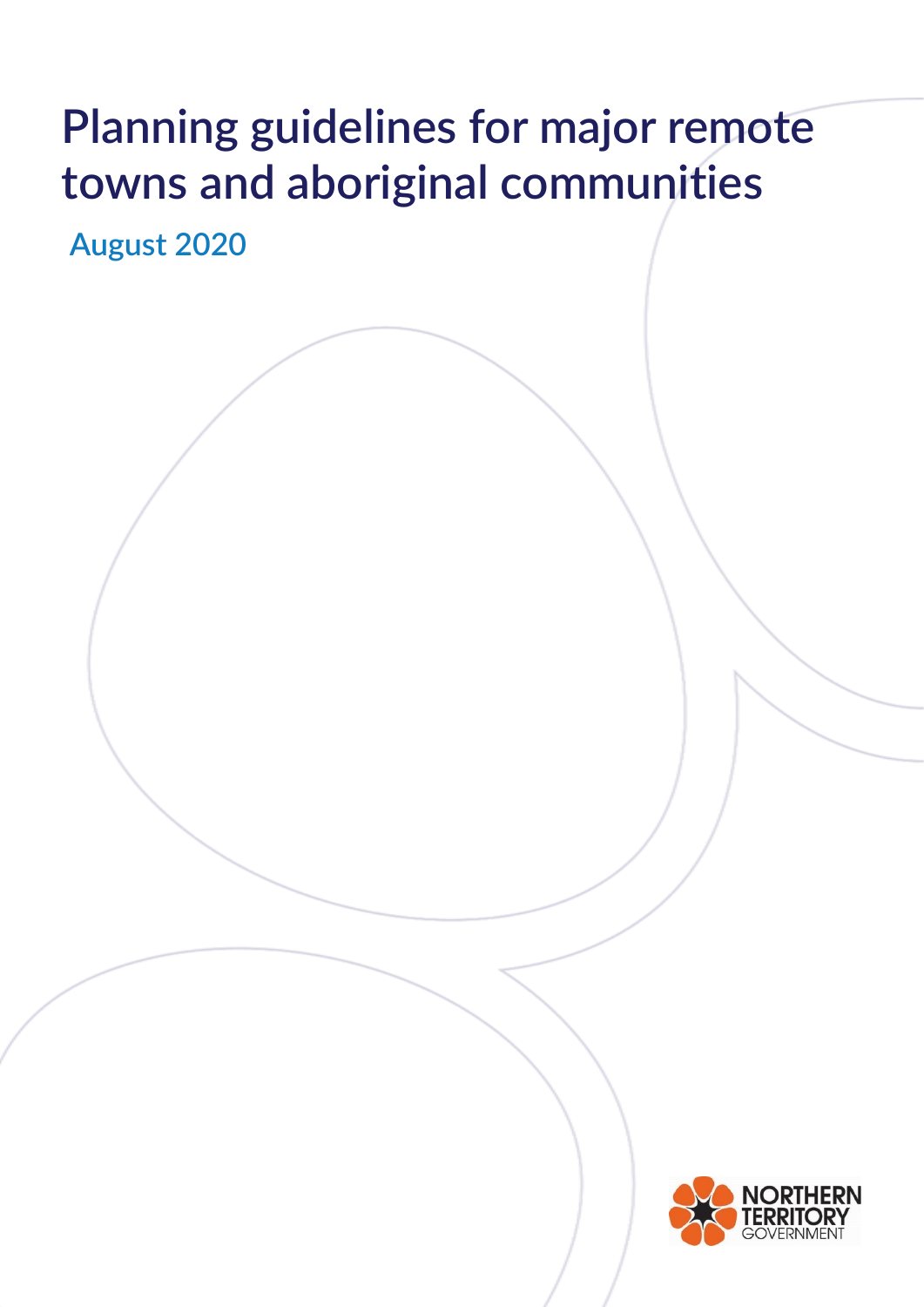# **Contents**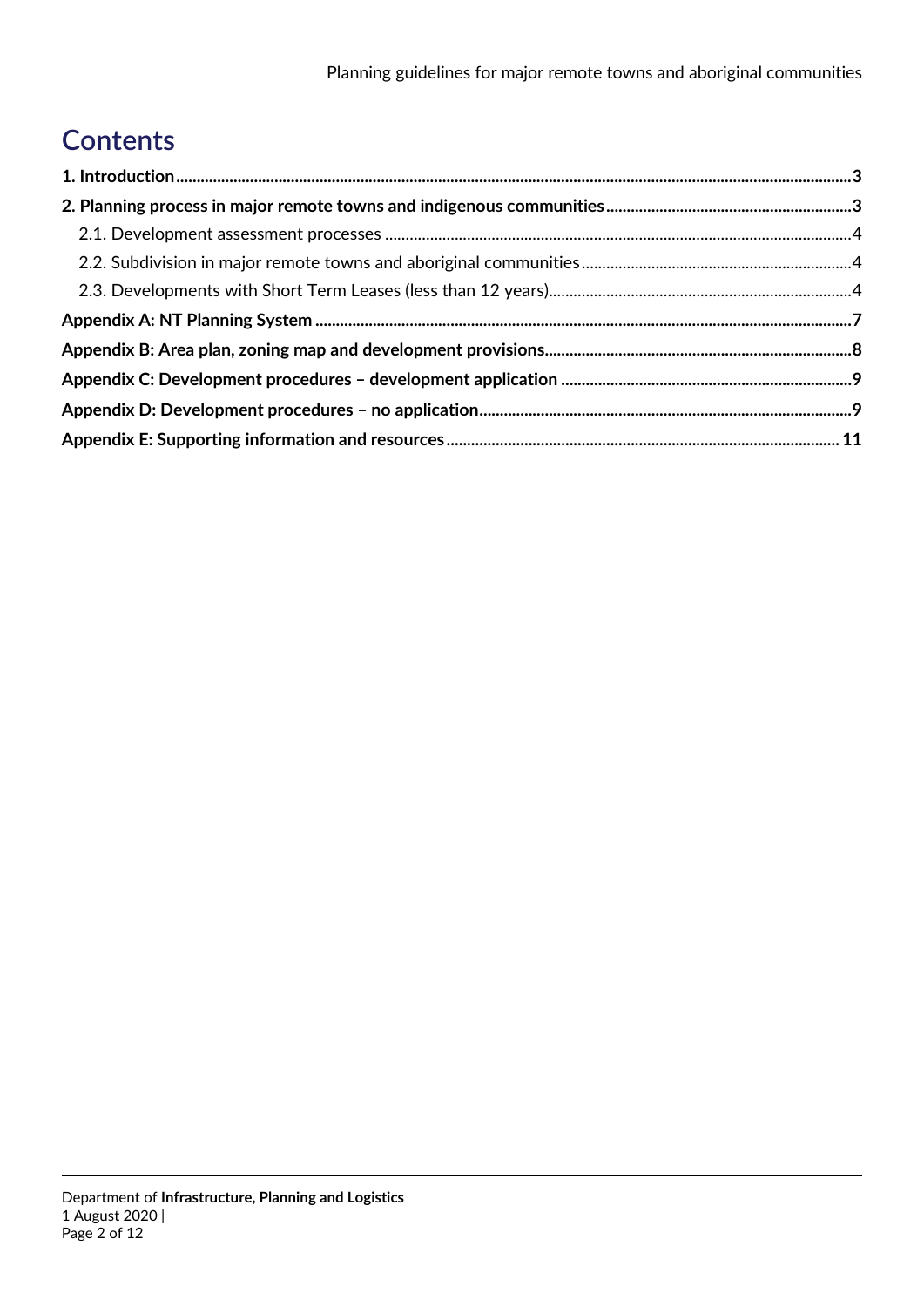# <span id="page-2-0"></span>**1. Introduction**

These guidelines outline the process involved in obtaining planning consent for development in Major Remote Towns and Indigenous Communities. These guidelines are to be read in conjunction with the policy requirements of other authorities, including the Power and Water Corporation and the relevant Regional Council.

Development assessment processes apply to Major Remote Towns and Aboriginal Communities to ensure that:

- development and land use adheres to the planning principles set out in the Northern Territory Planning Scheme 2020;
- relevant government agencies are included in the development assessment process; and
- access to services is monitored and managed appropriately.

### <span id="page-2-1"></span>**2. Planning process in major remote towns and indigenous communities**

The Northern Territory Planning Scheme 2020 applies to the whole of the Northern Territory (see Appendix A). Different development assessment processes apply for Major Remote Towns and Aboriginal Communities depending on:

- whether the land is zoned; and
- the length of an intended lease, licence or other right to occupy or use the land.

For online reference go to [https://nt.gov.au/property/building-and-development/build-or-develop-on](https://nt.gov.au/property/building-and-development/build-or-develop-on-aboriginal-land/development-application-indigenous-land)[aboriginal-land/development-application-indigenous-land.](https://nt.gov.au/property/building-and-development/build-or-develop-on-aboriginal-land/development-application-indigenous-land)

The following flowchart outlines each approach.

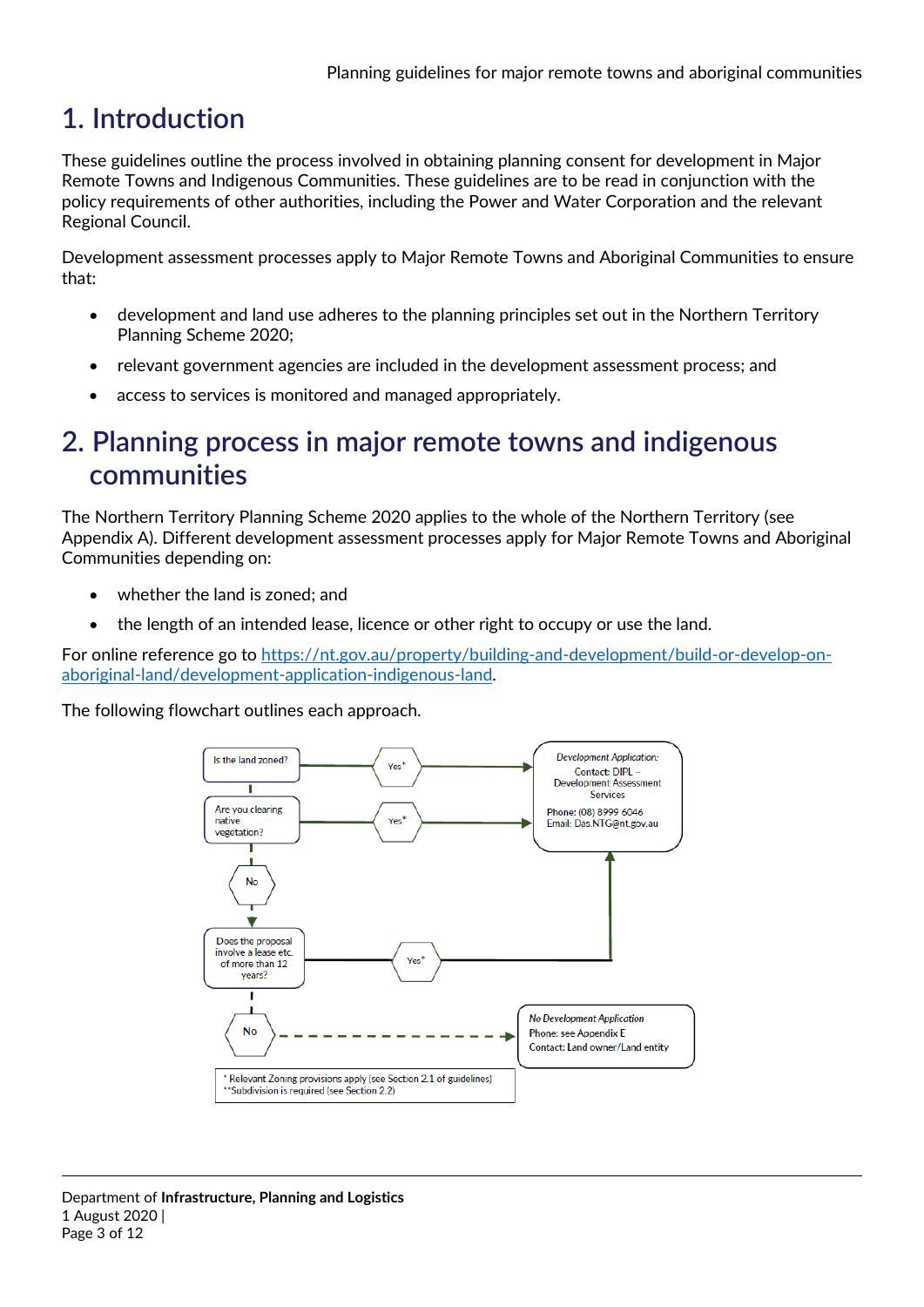Development assessment for Major Remote Towns is against the planning principles and provisions of th[e](http://www.lands.nt.gov.au/planning/planning-scheme) [Northern](http://www.lands.nt.gov.au/planning/planning-scheme) [Territory Planning](http://www.lands.nt.gov.au/planning/planning-scheme) [Scheme](http://www.lands.nt.gov.au/planning/planning-scheme) 2020 (the Scheme). Area plans and zoning maps for the Major Remote Towns are included in the Scheme (see Appendix B).

Lot boundaries for existing development are indicated by either cadastre or proposed cadastre. Cadastre can be viewed on the Integrated Land Information System (ILIS) Maps and the NT Atlas.

Access to ILIS is available to all NT Government Departments or through contacting ILIS Support to request a Security Certificate. This Security Certificate then enables online access to ILIS, with fees applicable to searches conducted through the Land Titles Offices (this includes accessing Certificates of Title for a particular allotment). Further information on ILIS is available via [ilis.support@nt.gov.au.](mailto:ilis.support@nt.gov.au)

[Bushtel](http://www.bushtel.nt.gov.au/) contains links to the following:

- SLAP Map community layout, including existing buildings, proposed cadastre and constraints
- NT Atlas an environmental and spatial directory, including proposed cadastre.
- Google Earth community aerial photography.

If a survey plan is available, it can be accessed through the "Survey Plan Index" layer in NT Atlas.

### <span id="page-3-0"></span>**2.1. Development assessment processes**

Development consent is required for merit or impact assessable land uses on zoned land and the subdivision or consolidation of land (see 2.2). Separate applications are required for the use and the subdivision of land.

The Development Assessment Process including application costs and required application information is detailed on [https://nt.gov.au/property/building-and-development/developmentone-stop-shop](https://nt.gov.au/property/building-and-development/development-one-stop-shop-applications-and-processes/development-applications)[applications-and-processes/development-applications](https://nt.gov.au/property/building-and-development/development-one-stop-shop-applications-and-processes/development-applications) [an](https://nt.gov.au/property/building-and-development/development-one-stop-shop-applications-and-processes/development-applications)d summarised as a flow chart in Appendix C.

### <span id="page-3-1"></span>**2.2. Subdivision in major remote towns and aboriginal communities**

Development consent is required for the subdivision or consolidation of any land, zoned or not, that is not controlled by the Pastoral Lands Act.

Under the Planning Act, if land is to be used through the granting of a lease, licence or other right to use or occupy a part of the land for a term of more than 12 years, subdivision is required. The requirement also applies if the aggregate of all terms of a lease, license or right exceeds a period of 12 years.

Part 6 of the Scheme establishes certain standards for subdivision including minimum lot sizes, general layout, the provision of open space etc. These provisions should be read in conjunction with the requirements of service authorities and local government (Shire) councils.

### <span id="page-3-2"></span>**2.3. Developments with Short Term Leases (less than 12 years)**

A site plan of the proposed development is required by the land owner/land holding entity to determine that the area sought does not conflict with cadastre (surveyed lots), proposed cadastre or another short term lease, and subsequent recording in ILIS and on the ILIS Map. Cadastre can be viewed on the Northern Territory Government's Integrated Land Information System (ILIS) Maps or NT Atlas on Bushtel.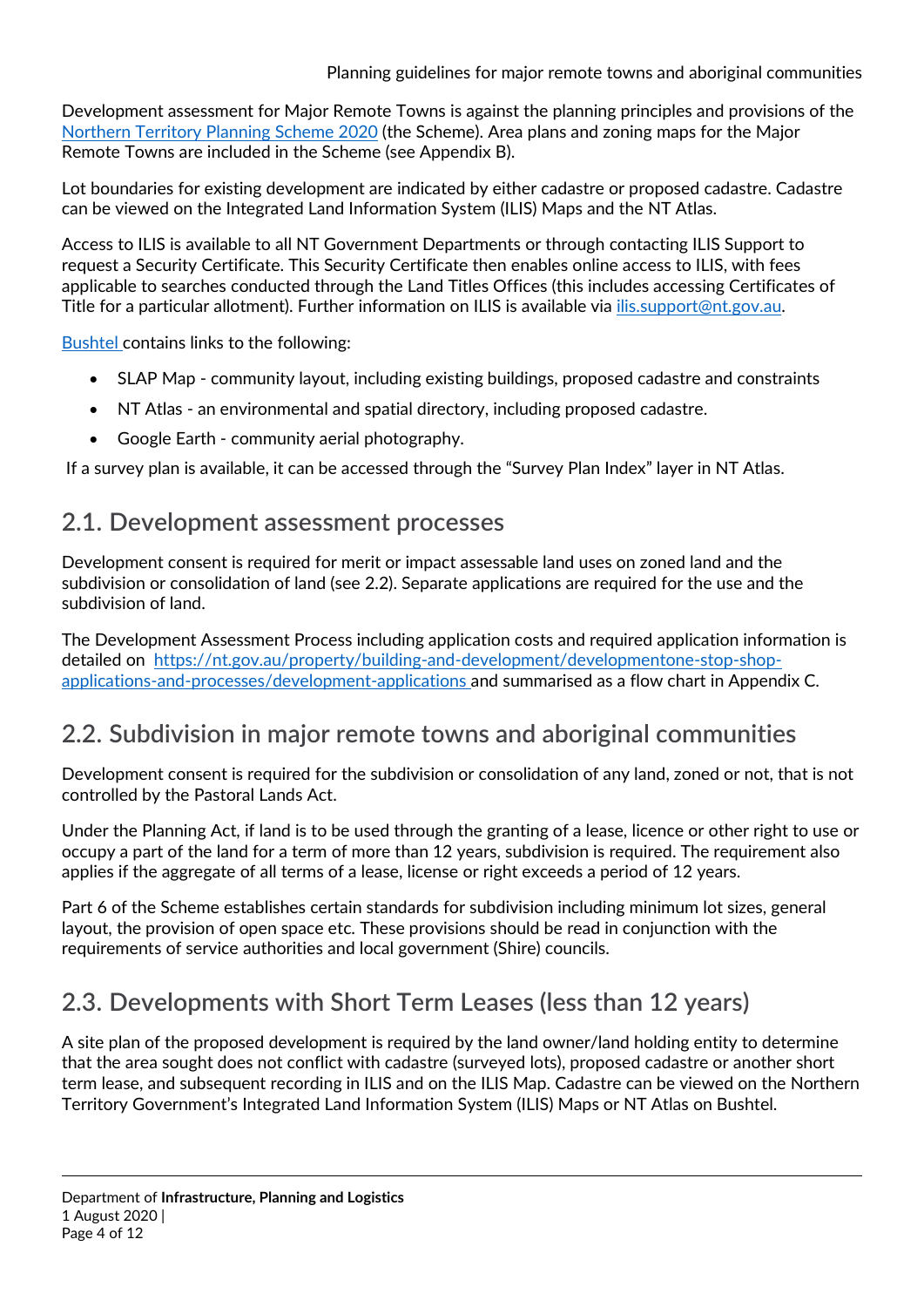The process to obtain a lease for a short term (leases less than 12 years) requiring access to Power and Water services are detailed in this section and Appendix D. Minimum requirements for the site plan are:

- Proposed land use;
- Location and street names(s);
- Dimensions and area;
- Nearby lots (cadastre or proposed cadastre);
- Any proposed and/or existing bores or effluent disposal systems on the site; and
- Possible constraints, such as flooding or cultural exclusions.

The developer is required to undertake the following steps:

- 1. Developer prepares a site plan and consults with the land owner/land holding entity (see Appendix E) to obtain endorsement to proceed with the development proposal.
- 2. Developer commences discussions with Power and Water (Remote Operations on site servicing requirements.
- 3. Power and Water approves the site servicing plan and advises connection procedures.
- 4. Developer request new administrative lot numbers from Survey Land Records, Department of Infrastructure Planning and Logistics.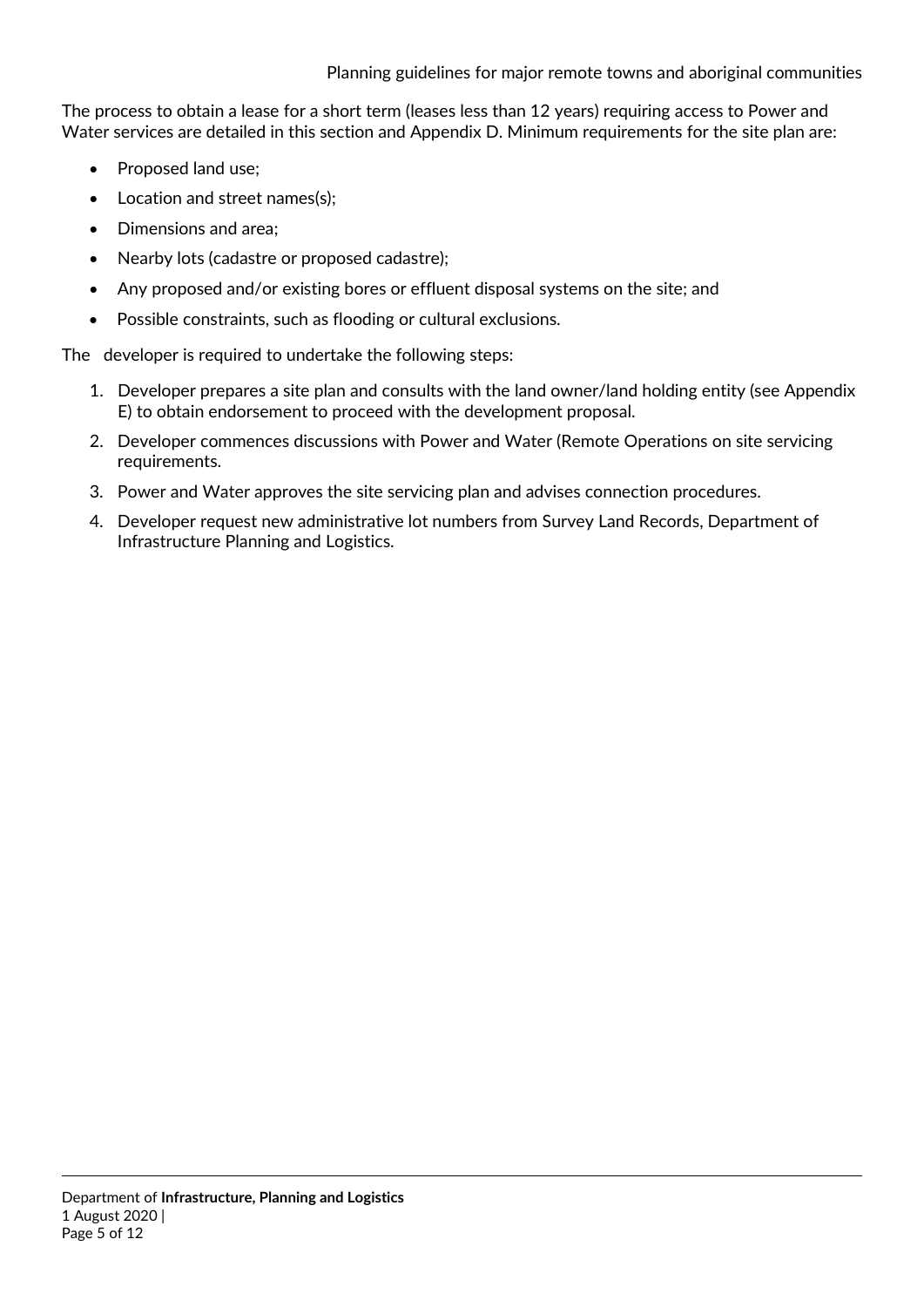

Figure 1 Image of lease area plan requirements

Department of **Infrastructure, Planning and Logistics** 1 August 2020 | Page 6 of 12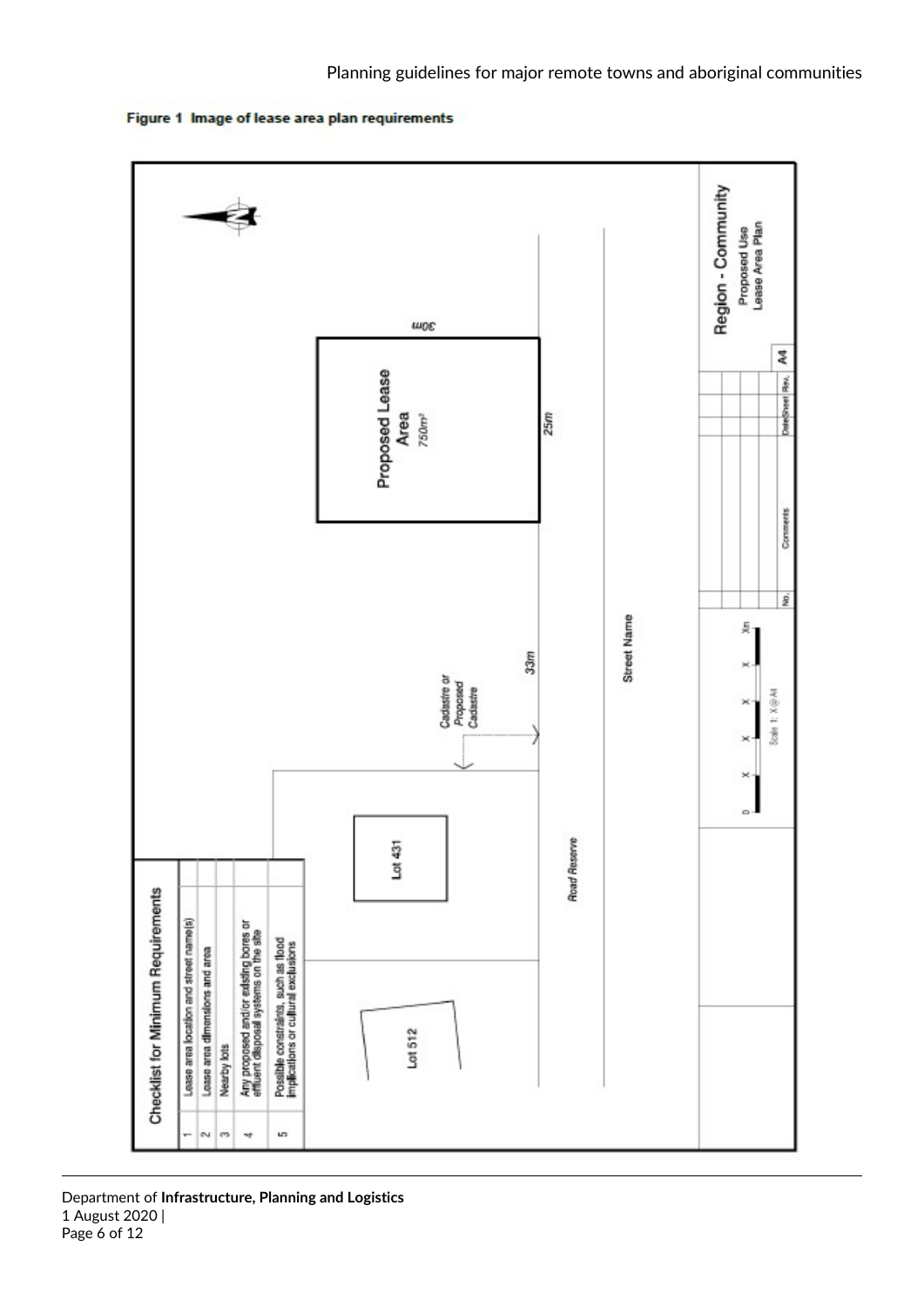# <span id="page-6-0"></span>**Appendix A: NT Planning System**

The NT Planning Act and Regulations provide for the appropriate and orderly planning and control of the use and development of land, and for related purposes throughout the Northern Territory. The Act provides for the Northern Territory Planning Scheme (the Scheme).

The NT Planning Scheme 2020 applies to the whole Territory. The Department of Infrastructure, Planning and Logistics (DIPL) manages the planning and development framework incorporating the Planning Act, the NT Planning Scheme and provides professional and technical support to th[e](http://www.nt.gov.au:8080/lands/planning/dca/index.shtml) [Development Consent](http://www.nt.gov.au:8080/lands/planning/dca/index.shtml)  [Authority.](http://www.nt.gov.au:8080/lands/planning/dca/index.shtml)

DIPL provides planning advice to developers through Development Applications Online. https://www.ntlis.nt.gov.au/planning/.

Area plans and zoning maps for Major Remote Towns are part of the Scheme and establish a land use framework which will guide the long term development of each Major Remote Town.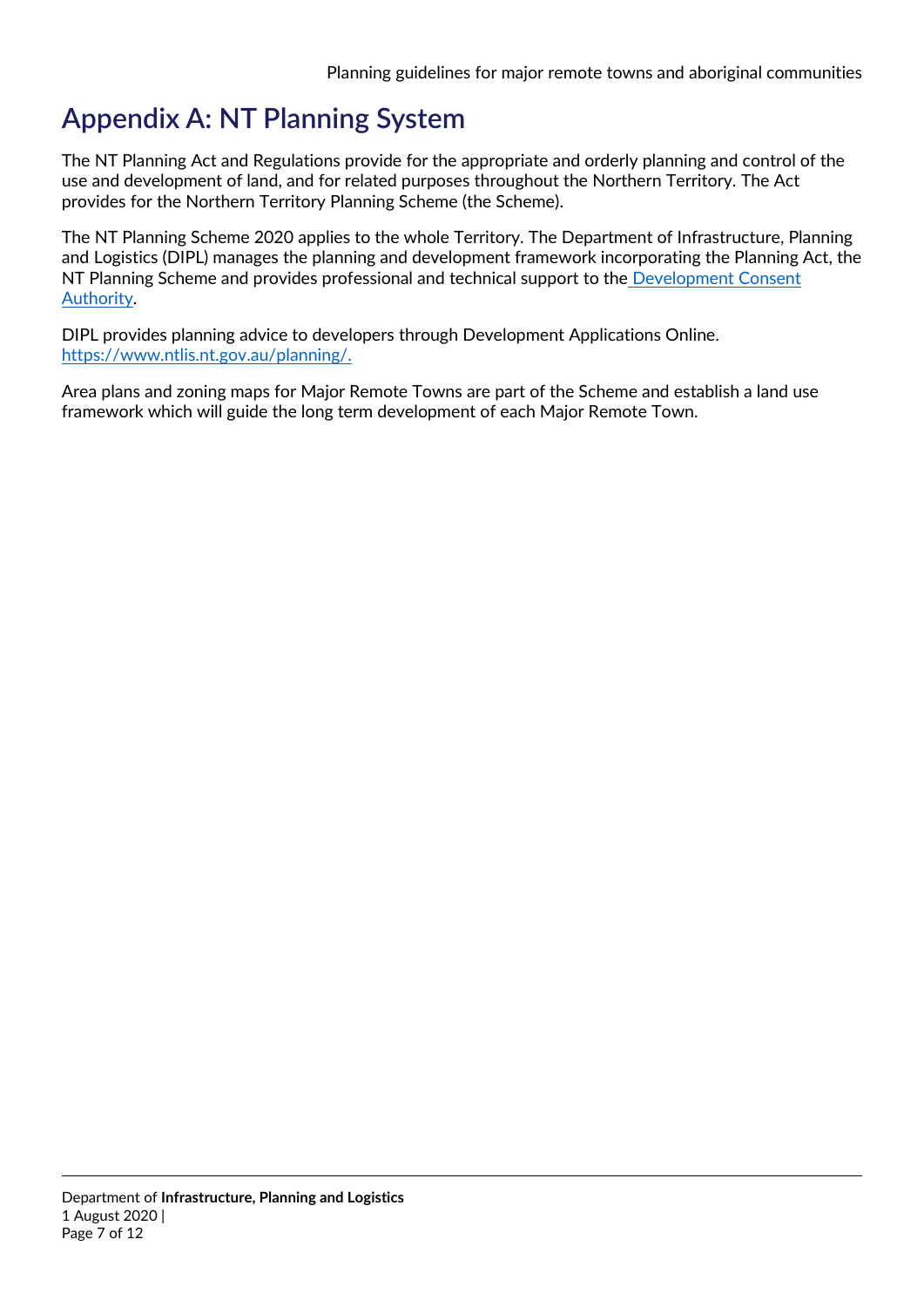## <span id="page-7-0"></span>**Appendix B: Area plan, zoning map and development provisions**



### **Area Plan**

#### 4.3 Zone LMR - Low-Medium Density Residential

#### Zone Purpose

Provide a range of low rise housing options that contribute to the streetscape and residential amenity in locations supported by community services and facilities, and where full reticulated services are available.

#### Zone Outcomes

- A blend of dwellings-single, associated dwellings-independent,<br>dwellings-group and dwellings-multiple predominantly of two storeys or less, on a range of lot sizes that respond to changing community needs.
- 2. Home based businesses and dwellings-community residence are conducted in a manner consistent with residential amenity
- Residential care facilities are of a scale and conducted in a way that  $3<sub>1</sub>$ maintains the residential character and amenity of the zone
- Non-residential activities are limited to community centres that:
	- (a) support the needs of the immediate residential community (b) are of a scale and intensity compatible with the residential character and amenity of the area;
	- (c) wherever possible, are co-located with other non-residential activities
	- wherever possible, are co-located with other holi-resi<br>in the locality,<br>avoid adverse impacts on the local road network; and<br>are managed to minimise unreasonable impacts to th  $(d)$
	- (e) are managed to minimise unreasonable impacts to the amenity of surrounding residents.
- $\overline{\mathbf{5}}$ Building design, site layout and landscaping provide a sympathetic interface to the adjoining public spaces and between neighbours, provides<br>privacy and attractive outdoor spaces.
- An efficient pattern of land use with all lots connected to reticulated  $\overline{6}$ services, integrated with existing transport networks, and with reasonable access to open space and community facilities.



# **Zoning Map**

- An Area Plan provides a framework for future growth by indicating areas for different land uses e.g. Industrial Use area.
- **Zones and associated Assessment Tables** provide structure for control of the use and development of land
- **Development** Requirements (in the scheme) indicate uses that are either **Permitted, Merit** Assessable and **Impact Assessable** within each zone and impose development controls.

### **Development Requirements**

Note: This is for reference only. For full details please go to the NT Planning Scheme 2020.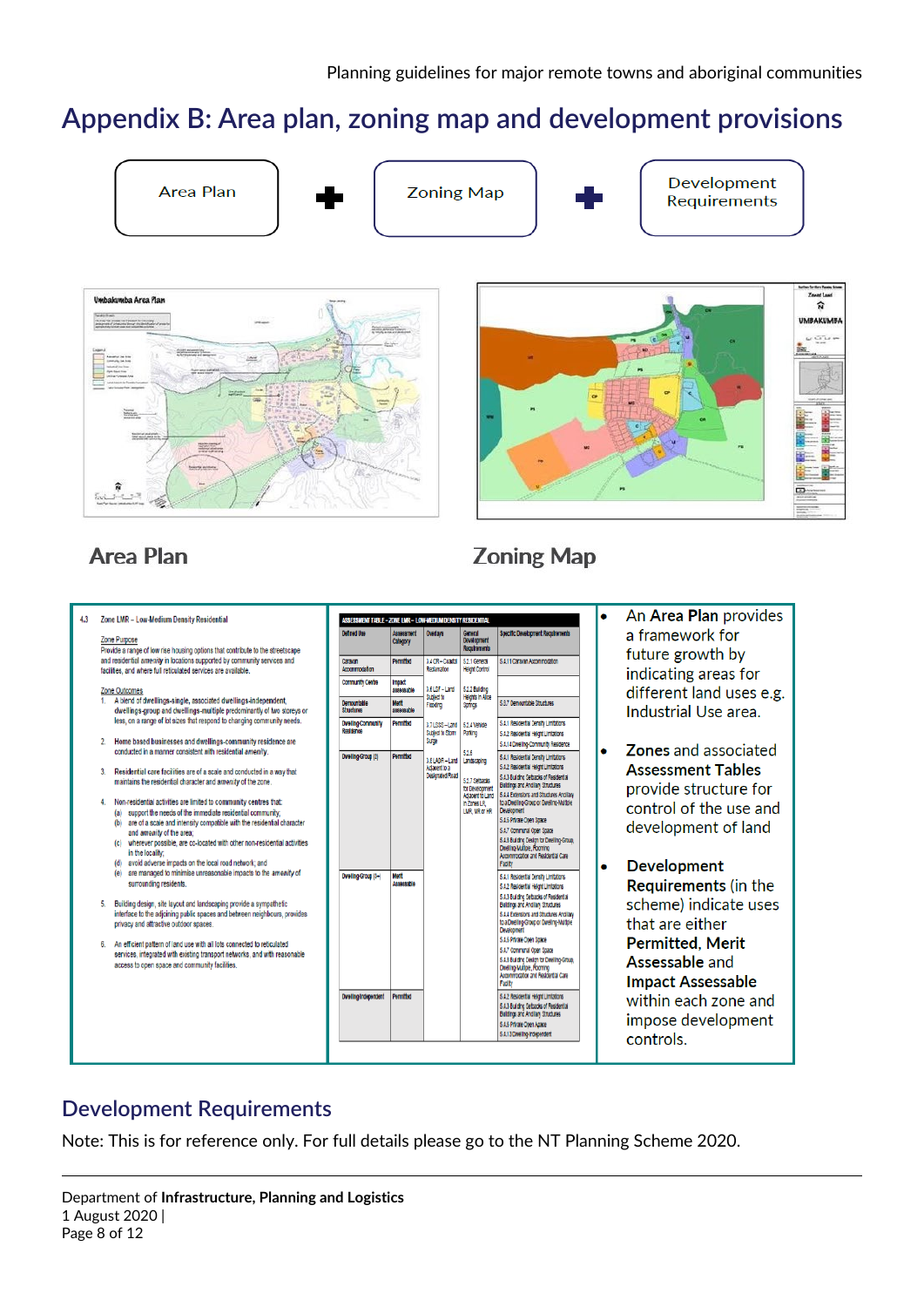# <span id="page-8-0"></span>**Appendix C: Development procedures – development application**

<span id="page-8-1"></span>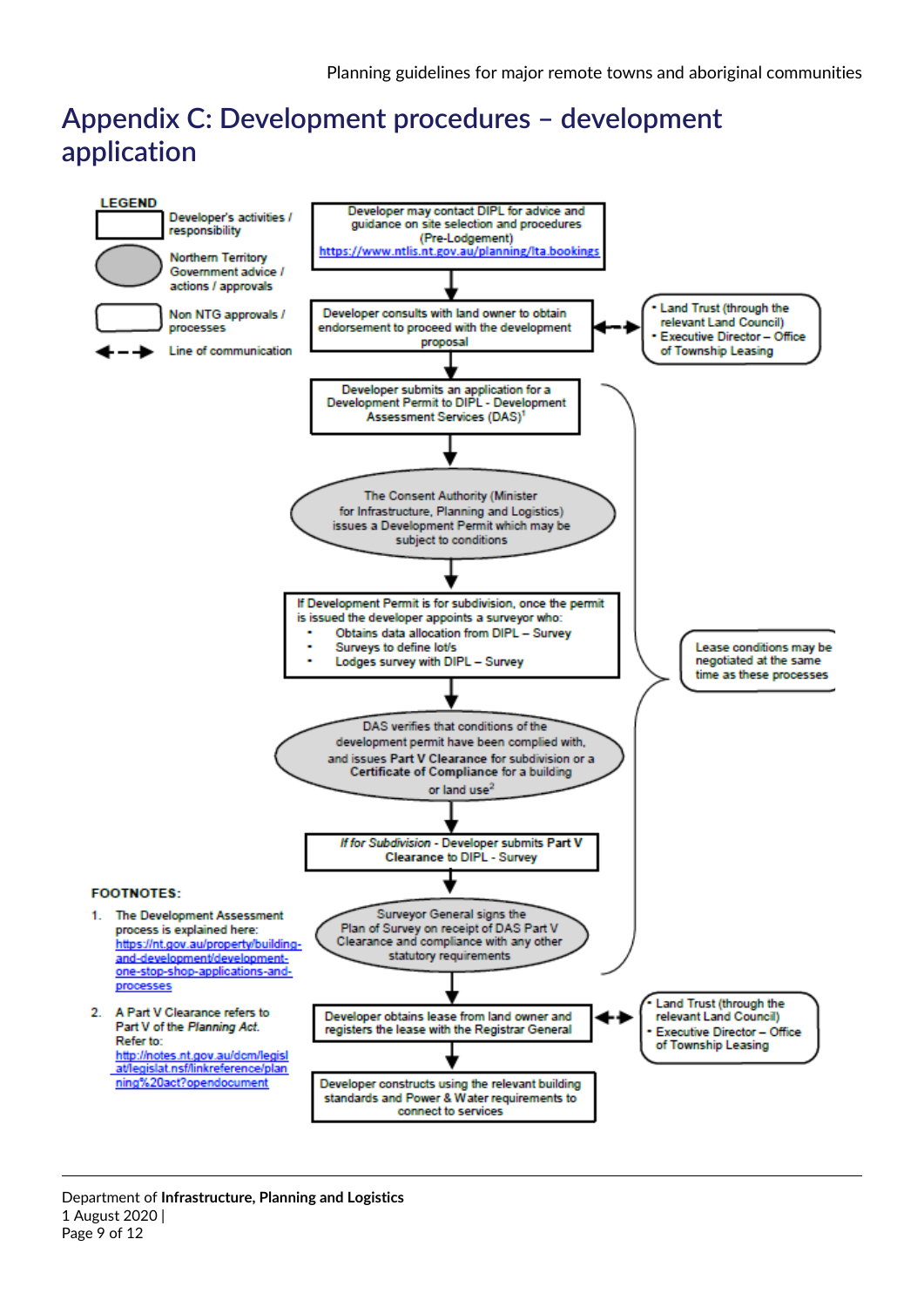# **Appendix D: Development procedures – no application**

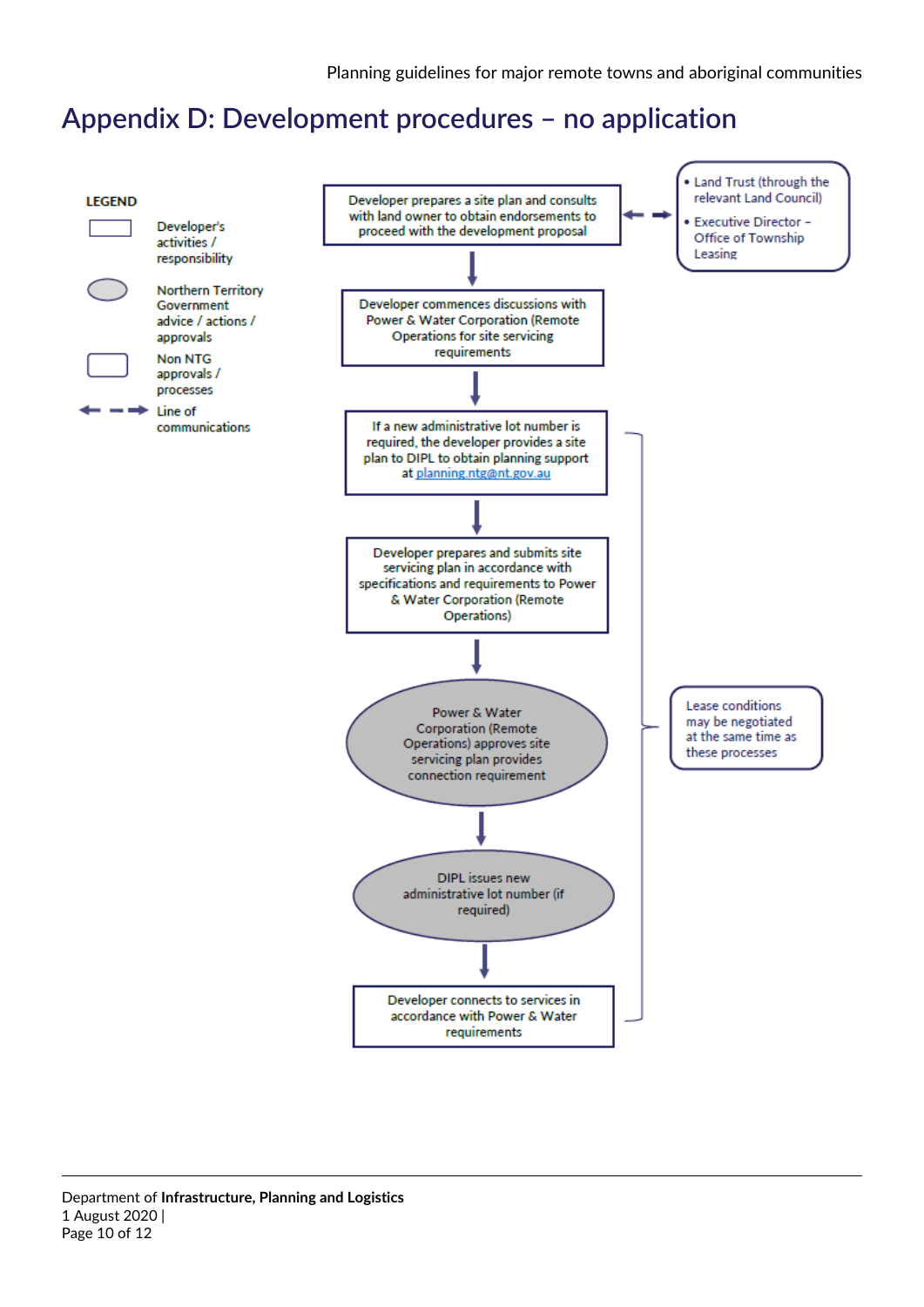# <span id="page-10-0"></span>**Appendix E: Supporting information and resources**

| <b>Towns and</b><br><b>Communities</b> | <b>Land Holding Entity</b>   |  |
|----------------------------------------|------------------------------|--|
| Acacia Larrakia                        | Northern Land Council        |  |
| Ali Curung                             | <b>Central Land Council</b>  |  |
| Alpurrurulam                           | <b>Central Land Council</b>  |  |
| Amanbidji                              | Northern Land Council        |  |
| Amoonguna                              | <b>Central Land Council</b>  |  |
| Ampilatwatja                           | <b>Central Land Council</b>  |  |
| Angurugu                               | Office of Township Leasing   |  |
| Areyonga                               | <b>Central Land Council</b>  |  |
| Atitjere                               | <b>Central Land Council</b>  |  |
| <b>Barunga</b>                         | Northern Land Council        |  |
| Belyuen                                | Northern Land Council        |  |
| <b>Beswick</b>                         | <b>Northern Land Council</b> |  |
| Binjari                                | Northern Land Council        |  |
| <b>Bulla</b>                           | Northern Land Council        |  |
| <b>Bulman</b>                          | Northern Land Council        |  |
| Canteen Creek                          | <b>Central Land Council</b>  |  |
| Daguragu                               | <b>Central Land Council</b>  |  |
| Engawala                               | <b>Central Land Council</b>  |  |
| Eva Valley                             | Northern Land Council        |  |
| Finke                                  | Northern Territory Govt      |  |
| Galiwinku                              | Northern Land Council        |  |
| Gapuwiyak                              | <b>Northern Land Council</b> |  |
| Gunbalanya                             | Northern Land Council        |  |
| Gunyangara                             | Northern Land Council        |  |
| <b>Haasts Bluff</b>                    | <b>Central Land Council</b>  |  |
| Hermannsburg<br>(Ntaria)               | <b>Central Land Council</b>  |  |
| Imangara                               | <b>Central Land Council</b>  |  |
| Imanpa                                 | <b>Central Land Council</b>  |  |
| Jilkminggan                            | Northern Land Council        |  |
| Kalkarindji                            | Northern Territory Govt      |  |
| Kaltukatjara<br>(Docker River)         | <b>Central Land Council</b>  |  |
| Kintore                                | <b>Central Land Council</b>  |  |
| Kybrook Farm                           | Northern Land Council        |  |
| Lajamanu                               | <b>Central Land Council</b>  |  |
| Laramba                                | <b>Central Land Council</b>  |  |
| Maningrida                             | Northern Land Council        |  |

| <b>Towns</b> and<br><b>Communities</b> | <b>Land Holding Entity</b>   |  |
|----------------------------------------|------------------------------|--|
| Milikapiti                             | Office of Township Leasing   |  |
| Milingimbi                             | Northern Land Council        |  |
| Milyakburra                            | Office of Township Leasing   |  |
| Minjilang                              | <b>Northern Land Council</b> |  |
| Minyerri                               | Northern Land Council        |  |
| Mt Liebig                              | <b>Central Land Council</b>  |  |
| Nauiyu                                 | Catholic Diocese of Darwin   |  |
| Nganmarriyanga<br>(Palumpa)            | Northern Land Council        |  |
| Ngukurr                                | Northern Land Council        |  |
| Nturiya                                | <b>Central Land Council</b>  |  |
| Numbulwar                              | Northern Land Council        |  |
| Nyirripi                               | <b>Central Land Council</b>  |  |
| Papunya                                | <b>Central Land Council</b>  |  |
| Peppimenarti                           | Northern Land Council        |  |
| Pigeon Hole                            | Northern Land Council        |  |
| Pirlangimpi                            | <b>Tiwi Land Council</b>     |  |
| Pmara Jutunta                          | <b>Central Land Council</b>  |  |
| Ramingining                            | <b>Northern Land Council</b> |  |
| Rittarangu                             | <b>Northern Land Council</b> |  |
| <b>Robinson River</b>                  | <b>Northern Land Council</b> |  |
| Santa Teresa                           | <b>Central Land Council</b>  |  |
| Tara                                   | <b>Central Land Council</b>  |  |
| Titjikala                              | <b>Central Land Council</b>  |  |
| Umbakumba                              | Office of Township Leasing   |  |
| Wadeye                                 | Northern Land Council        |  |
| <b>Wallace Rockhole</b>                | <b>Central Land Council</b>  |  |
| Warruwi                                | Northern Land Council        |  |
| Weemol                                 | <b>Northern Land Council</b> |  |
| Willowra                               | <b>Central Land Council</b>  |  |
| Wilora                                 | <b>Central Land Council</b>  |  |
| Wurrumiyanga<br>(Nguiu)                | Office of Township Leasing   |  |
| Wutunugurra                            | <b>Central Land Council</b>  |  |
| Yarralin                               | Northern Land Council        |  |
| Yirrkala                               | Northern Land Council        |  |
| Yuelamu                                | <b>Central Land Council</b>  |  |
| Yuendumu                               | <b>Central Land Council</b>  |  |